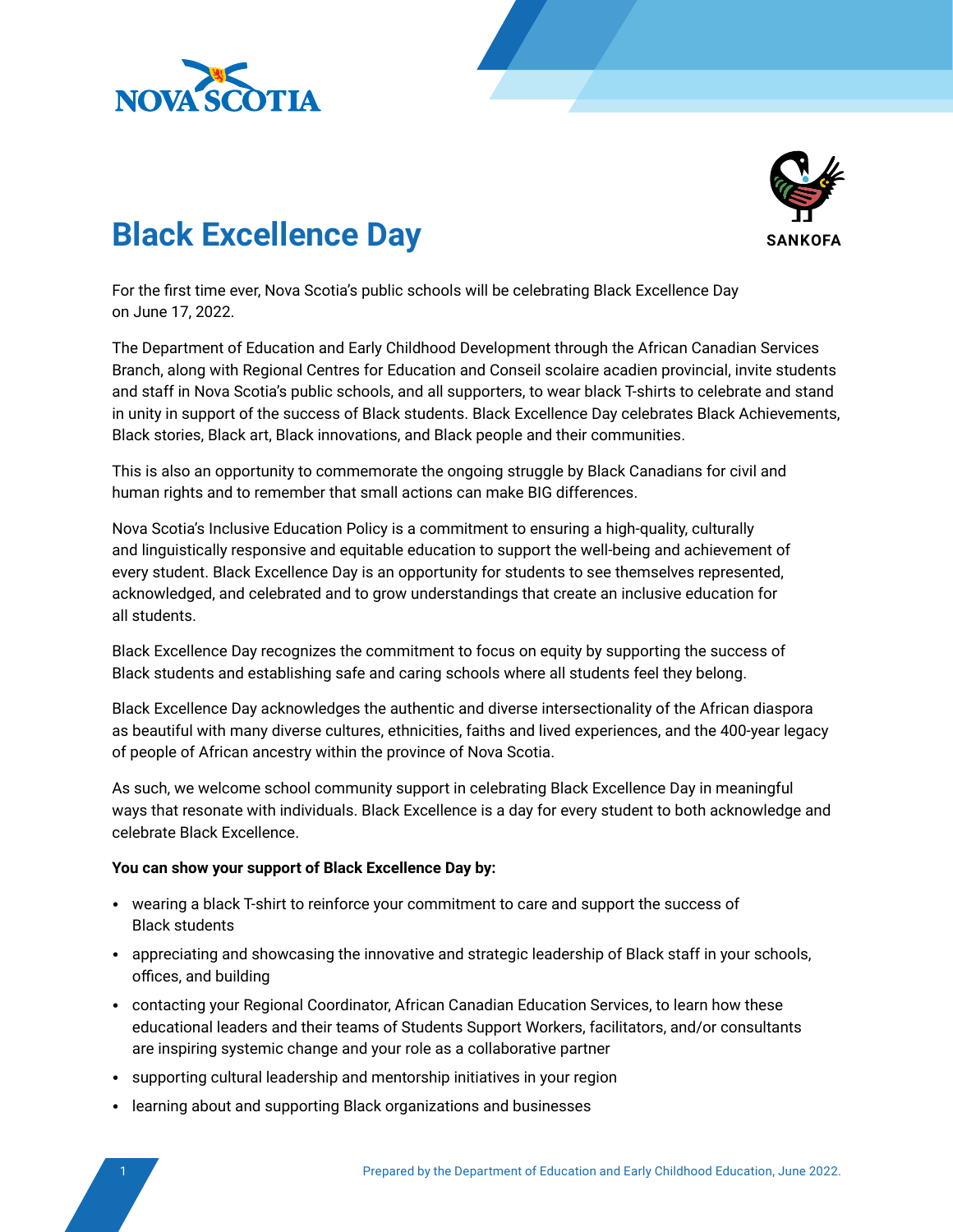

- familiarizing yourself with African Nova Scotian history and heritage (links available within Inclusive Education: The Call to Value Black Students Lives <https://www.ednet.ns.ca/acs/files-acs/docs/inclusiveeducation-calltovalueblackstudentslivesen.pdf>)
- registering for the National Black Canadian Summit being held in Halifax from July 29–30, sponsored by the Michele Jean Foundation (register here:<https://www.blackcanadiansummit.ca>)
- posting your June 17, 2022, Black Excellence Day photos via social media using #NSBLACKEXCELLENCEDAY

You can grow understandings of Black Excellence by viewing the numerous videos, webinars, and feature stories available, such as:

- "Canada's Outstanding Principal 2019": <https://www.youtube.com/watch?v=V1vXZhxkZpQ>
- Auburn High School—"First Cohort of Africentric Students Graduate from N.S. High School": <https://www.cbc.ca/player/play/1913280067826>
- "Auburn High School Africentric Math Cohort": <https://abn.hrce.ca/abn/general-information/africentric-math-cohort>
- "AVRCE SSW Film": [AVRCE–SSW FILM–FINAL DRAFT.mrucp4–Google Drive](https://can01.safelinks.protection.outlook.com/?url=https%3A%2F%2Fdrive.google.com%2Ffile%2Fd%2F131OOCuUBxlstGOTjUp8Jg5UBv--3g1S1%2Fview&data=05%7C01%7CLori.Colbourne%40novascotia.ca%7Caefce40deb22463c140508da48bf548c%7C8eb23313ce754345a56a297a2412b4db%7C0%7C0%7C637902283828686061%7CUnknown%7CTWFpbGZsb3d8eyJWIjoiMC4wLjAwMDAiLCJQIjoiV2luMzIiLCJBTiI6Ik1haWwiLCJXVCI6Mn0%3D%7C3000%7C%7C%7C&sdata=lcnt8uFKd%2BS6zpFADVTL7zCij0KfHQpipS35yhoaGII%3D&reserved=0)
- "November–The History & Legacy of Black Excellence": [https://rise.articulate.com/share/lHcU#/lessons/hxee\\_Taww28lwb8RYHKchNzEZsbXEACW](https://can01.safelinks.protection.outlook.com/?url=https%3A%2F%2Frise.articulate.com%2Fshare%2FlHcU%23%2Flessons%2Fhxee_Taww28lwb8RYHKchNzEZsbXEACW&data=05%7C01%7CLori.Colbourne%40novascotia.ca%7Caefce40deb22463c140508da48bf548c%7C8eb23313ce754345a56a297a2412b4db%7C0%7C0%7C637902283828686061%7CUnknown%7CTWFpbGZsb3d8eyJWIjoiMC4wLjAwMDAiLCJQIjoiV2luMzIiLCJBTiI6Ik1haWwiLCJXVCI6Mn0%3D%7C3000%7C%7C%7C&sdata=WL%2F2j%2FwBj6xqOU5ZUWKQ8p%2BsugkBP7Gbi9ESinU%2BlcU%3D&reserved=0)

# **Did You Know**

# **Diverse Library Collection Distribution**

As a part of the Department of Education and Early Childhood Development's commitment to inclusive education, the African Canadian Services Branch is pleased to provide schools grades primary–3 with one copy of the Diversity Library Collection and a set of related bookmarks. The collection celebrates people of Black African ancestry and grows authentic understandings of their lives and experiences. These resources are great for building more diverse libraries while also allowing students to see themselves and others reflected in empowering ways throughout their school and within their learning experiences. Bilingual posters featuring books from the Diversity Library Collection are also included as part of the delivery to promote reading.

Each library collection includes the books listed below, which are available in English and French:

- *Hair Love* (*Nos boucles au naturel*) by Matthew A. Cherry
- *The Word Collector* (*Le Collectionneur de mots*) by Peter H. Reynolds
- *The King of Kindergarten* (*Roi de la maternelle*) by Derrick Barnes
- *Meet Willie O'Ree* (*Voici Willie O'Ree*) by Elizabeth MacLeod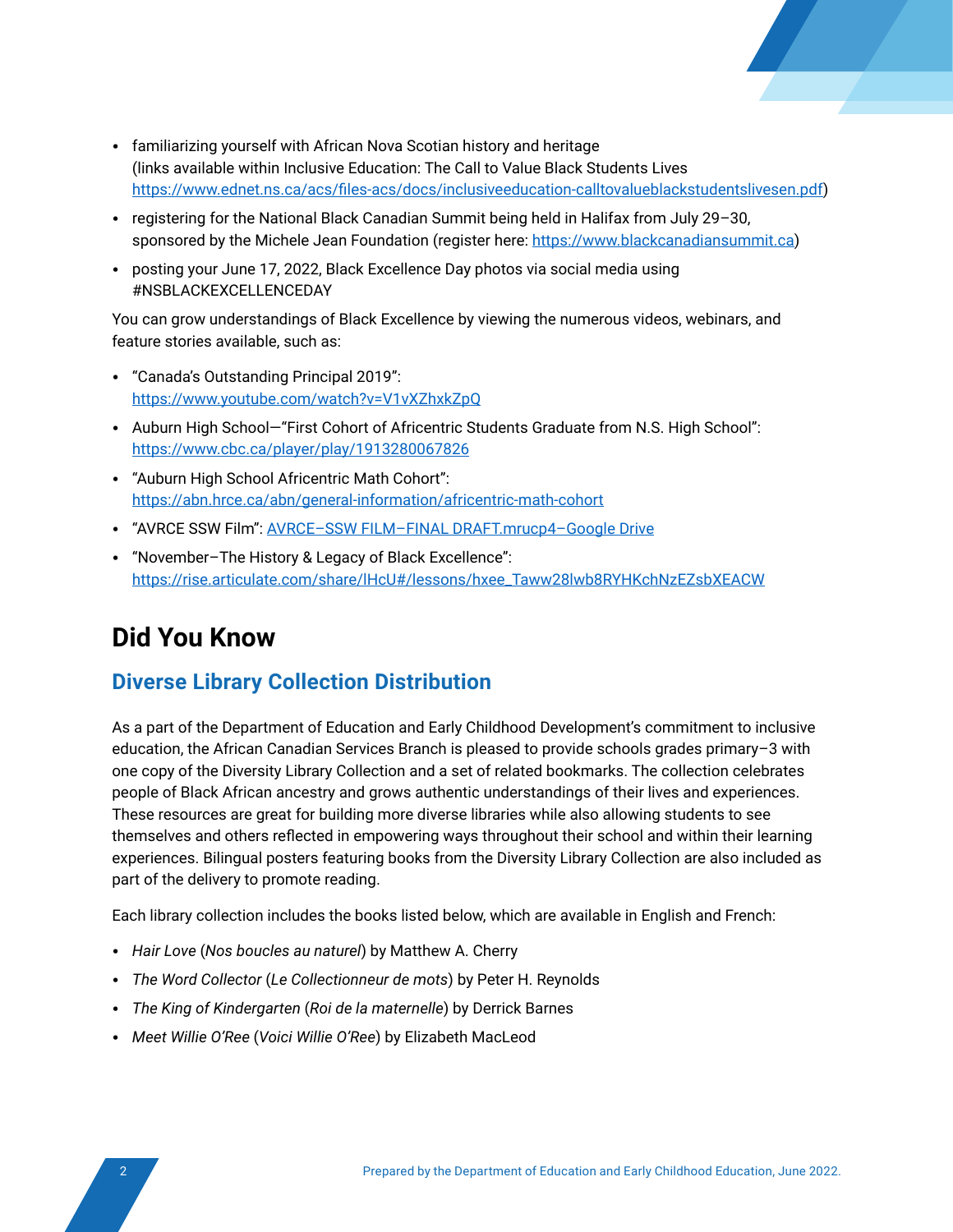

# **Notable African Nova Scotians Posters**

EECD, through the African Canadian Services Branch, has partnered with the Delmore "Buddy" Daye Learning Institute (DBDLI) to provide a direct link to "Notable African Nova Scotians" posters, which are available at<https://ourcloud.nspes.ca/index.php/s/Nb9DP7GzgxHdH3A>.

# **Highlights From Across the Province**

# **Annapolis Valley Regional Centre for Education**

#### **Krishinda McBride, Regional Coordinator, African Canadian Education Services**

#### **Africentric Cohort Horton High**

The Africentric cohort had the opportunity to work with students from Student Support Worker programs across the region. Thirty-eight students and nine SSWs met at AVRCE's regional office for a one-day Black anti-racism education session. The Africentric cohort presented on their program at Horton High School, what it is, how it is, and why it is. The cohort highlighted leadership initiatives (A+ Squash program, after-school Gym Buddies) they have developed and participated in. Students enrolled in the cohort shared information about their Ujima Project (Collective Work and Responsibility). The Ujima Project is an eight-part module that students in the Africentric cohort developed to address issues of racism, discrimination, equity, and human rights. Individuals who have violated the PSP code of conduct can volunteer to participate the Ujima Project as part of an educational component. The Ujima Project is a positive, inclusive, social-justice initiative that has contributed to the school's culture in creating a space for all. The Ujima Project, and the various leadership initiatives students in the Africentric cohort have developed and participated in, provide student voice through the celebration and promotion of Black Excellence.

#### **Black Hockey–West Hants County**

For 12 weeks (December to April 2022) on Sundays from 9:00 am to 10:00 am 18 students and 10 community members of West Hants County came together at the Windsor Sports Complex for Black Hockey. Black Hockey was an initiative designed to raise the visibility of African descent people on the ice. The aim of the initiative is to increase physical activity and provide an empowerment opportunity while increasing one's knowledge and racial pride of Africentricity in hockey. The group had an opportunity to travel to Halifax via a coach bus to attend the Coloured Hockey League (CHL) Memorial Hockey Game. West Hants County, Windsor, is home to Long Pond, hockey history, and two historical African descent communities (Three Miles Plains and Newport Station). Students and guardians had an opportunity to learn about the origin of Black hockey, learn about the contributions of Black hockey players (historical and contemporary) while having an opportunity to increase their physical activity and learn a new skill. Black Excellence was seen through student and community leadership, mentorship, and the phrase, "Representation Matters." Staff and community members look forward to our continued work with our students and guardians in West Hants through the Black Hockey initiative. Staff and community members look forward to continuing to increase the physical and mental well-being of our African descent community while increasing knowledge and representation of African descent on the ice.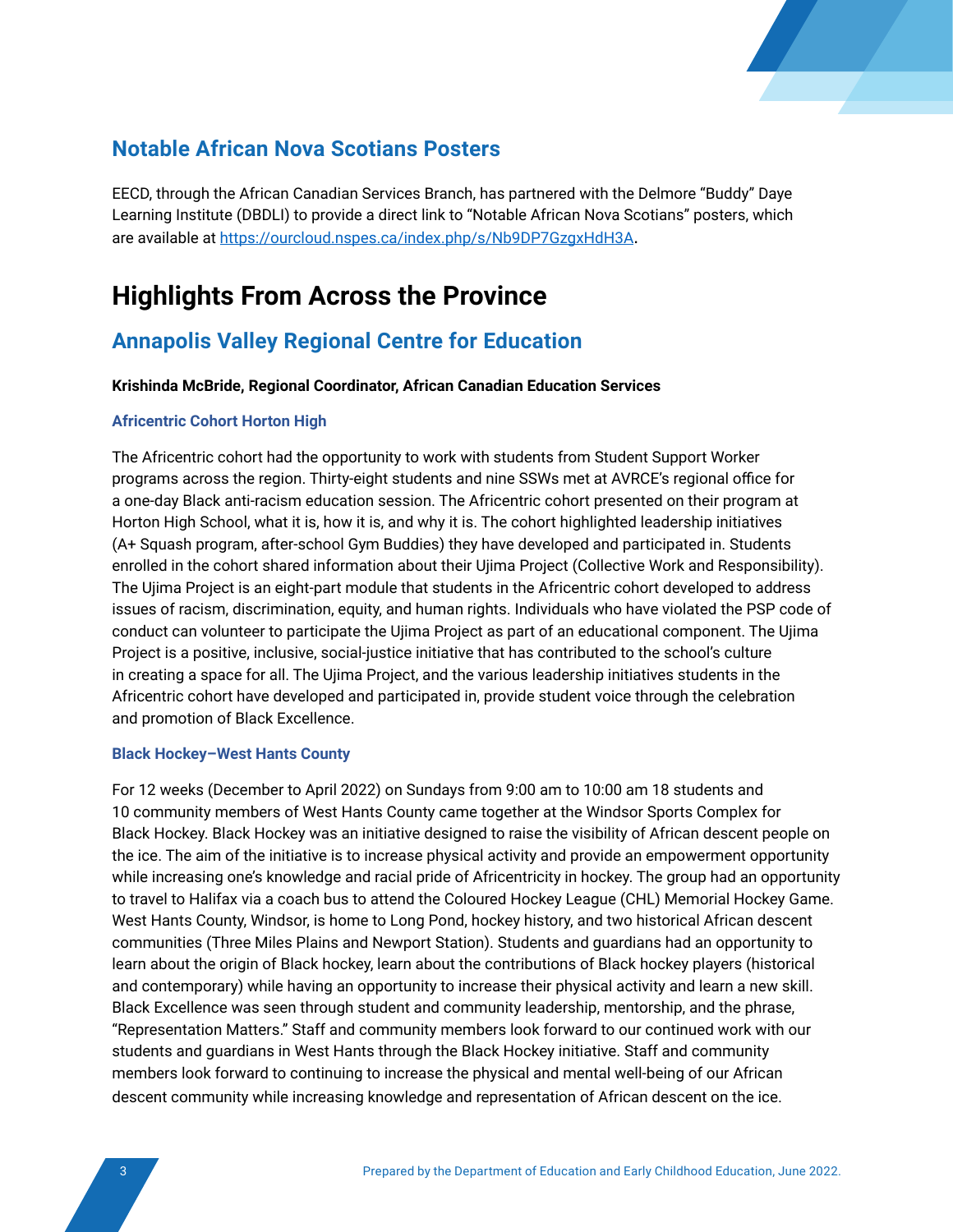

# **Cape Breton-Victoria Regional Centre for Education**

#### **Lynn Crawford-Carter, Director of Programs and Student Services**

#### **Tanya Estwick, African Nova Scotian Consultant**

#### **Reann Arsenault, Jalise Campbell, and Vanessa Parris, African Nova Scotian Student Support Workers**

On Thursday, June 2, grade 12 African Nova Scotian graduating students from the CBVRCE were celebrated during the Annual Honouring Grade 12 Celebration. This year, 29 graduates were honoured and presented with personalized Kente scarfs in recognition of their hard work and educational achievement. The ceremony was held at Menelik Hall Community Center in Whitney Pier, a historical site which serves as a recreational community centre for cultural events. Mr. Joseph Parris delivered the keynote address to graduates in the presence of community elders, leaders, and family members.

# **Chignecto-Central Regional Centre for Education**

#### **Shelley MacLean, Regional Coordinator, African Canadian Education Services**

#### **"Ubuntu" Aspiring African Nova Scotian Leaders and Youth Conference**

On June 10th CCRCE is hosting the "Ubuntu" Aspiring African Nova Scotian Leaders Youth Conference. The Regional Coordinator is organizing this event in partnership with NSCC Truro Campus. Approximately 250 African Nova Scotian youth from across the region will attend a full day of empowerment and celebration of identity highlighting Black Excellence. Speakers and performers of African descent from across our province will participate in this day-long celebration.

## **Conseil scolaire acadien provincial**

#### **Karim Amedjkouh, Coordonnateur de la diversité culturelle et des droits de la personne**

During African Heritage Month, all CSAP's schools were invited to walk outside to show support and friendship for African Nova Scotian communities. From February 22nd–25th schools held the march with flags and positive signs in support of African Nova Scotian students. Schools shared photos of the walk in their community via social media.

On May 27th CSAP's African-Nova Scotian students' academic, cultural, and artistic talents were highlighted in a celebration at École du Carrefour's amphitheater. The students had the opportunity to shine in front of an audience of 350 people. The students were proud to be part of the event, which was a great success.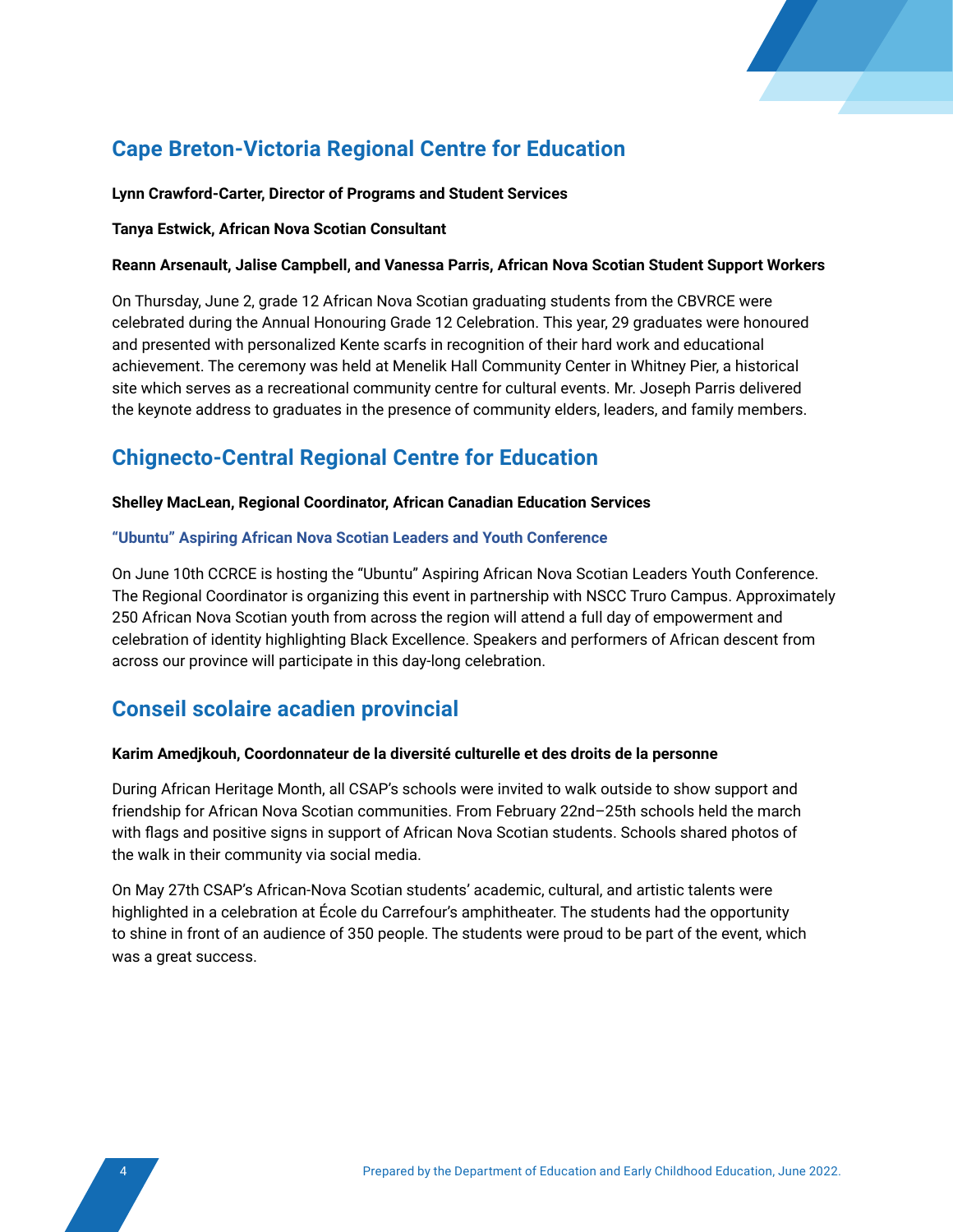

# **Halifax Regional Centre for Education**

**Shawn Grouse, Regional Coordinator, African Canadian Education Services Rachel Ross, Facilitator, African Canadian Education Services Darcel Williams-Hart, Facilitator, African Canadian Education Services Frances Waterman-O'Connell, Facilitator, African Canadian Education Services Otis Daye, Equity Consultant Kim Sparks, Culturally Responsive Pedagogy Specialist Greg White, Culturally Responsive Pedagogy Specialist**

**Introduction of the Role of African Canadian Education Services Facilitator HRCE and EECD**

The three tenants of this position are:

- disrupt the historical overrepresentation of students who are of African ancestry who follow an Individual Program Plan
- disrupt the underrepresentation of African Nova Scotian/Black students enrolled in higher level courses and programs, with a focus on increasing students enrolled and successful at Math 10
- provide leadership and supervision of the Student Support Worker Program

#### **African NS Literacy and Math Grant**

This year HRCE was able to provide intentional and targeted culturally relevant literacy and numeracy instruction to more than 350 learners of African ancestry within 15 schools. The region's lead team and grant teachers focused instructional design with an intention to learners' affective and cognitive ways of learning. A framework was implemented that included three phases, allotting the grant teachers time to get to know their students and identify their cultural ways of knowing. The planning of instruction was encouraged to tap into the learners' cultural ways of knowing to attain new learning. The final phase of the framework was the evaluation phase gathering data on student growth and achievement as well feedback on the grant from students' voices.

#### **Inclusive and Equitable Mathematics Course Selection Process**

Facilitators, African Canadian Education Services, and Culturally Responsive Pedagogy Specialist, Greg White, lead HRCE to actively analyze and deconstruct practices that have led to inequitable educational opportunities for learners of African ancestry. A collaborative working group was created to develop the Inclusive and Equitable Mathematics Course Selection Process.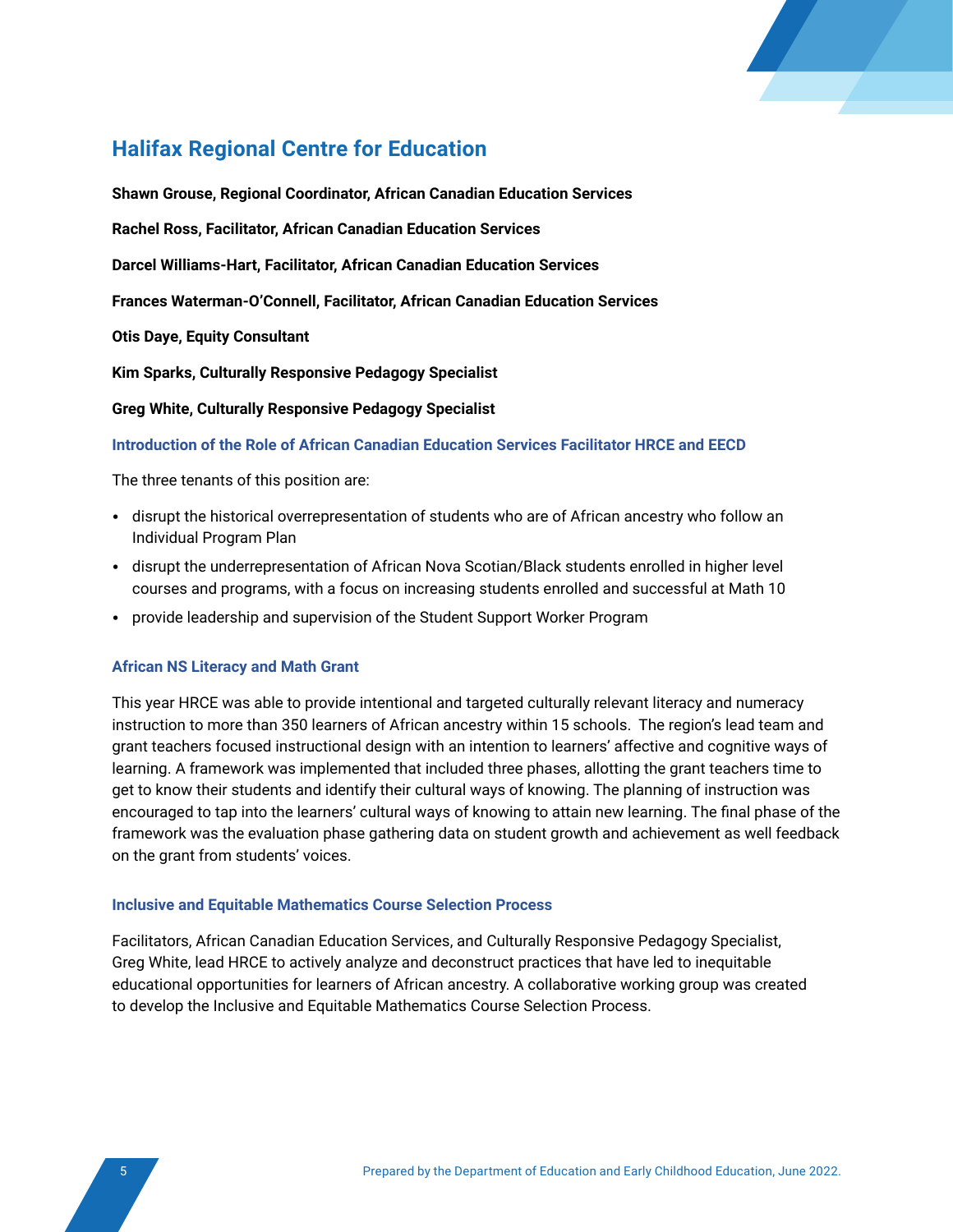

The following Educator Declarations were produced:

(a) Mathematics courses are critically important for a student during their high school years. A student's mathematics pathway is a critical crossroad for future opportunities. Purposeful and informed course selection can positively impact post-secondary and career opportunities for students.

(b) Student achievement in mathematics is important to prepare students and their future careers, especially given a global rise of those careers in the fields of skilled trades, science, technology, engineering, business, commerce, and mathematics.

(c) Mathematics selection has far-reaching impacts on a student's confidence, identity, general knowledge of mathematical concepts, and high school experience.

(d) Data from the HRCE shows that students of African Nova Scotian, African, and Indigenous ancestry are overrepresented in graduation level mathematics courses, and under-represented in academic and advanced mathematics courses in high school.

#### **Student Cultural and Leadership Grant**

HRCE African Canadian Education Services Team (Diversity Team) will use the funding allotted through the Student Cultural and Leadership Grant in support of the Guiding Principles of the *Inclusive Education Policy.*

Programing implemented through the funding provided by the grant:

- **Black Youth Aspire Symposium (BYAS):** connect students in junior high / middle school through a virtual one-day presentation that will unite Black professionals from a variety of occupational fields with students to share their journeys, words of encouragement, and to demonstrate to the students that a path has already been laid and that there are others waiting to greet and assist students in following their dreams. Approximately 160 students participated.
- **Cultural Mentors:** Coordinators and facilitators, in partnership with schools, have identified that some students are not having academic success because they do not feel connected to the school or learning. HRCE will recruit four community mentors and coordinate with them to support students who are experiencing the effects of systemic racism in schools and work with students within schools to promote students' cultural safety.
- **Engagement Mentors:** Coordinators and facilitators have coordinated with university students, including B.Ed. students, as well as graduates and community educators, who will support an individual or small group of students who's cultural, linguistic, and knowledge systems are not being accessed and seen as strengths within their learning. Students whose strengths and challenges have yet to be determined were provided with effective support within the school to build school connectiveness so that the students are able to work towards their promise and potential.
- **Cultural Griots:** HRCE worked with two community members to deliver workshops and programming that inform, inspire, and build upon students' cultural knowledge, deepening students "Knowledge of Self" so that they can feel more cultural safety at school. Building upon student's cultural knowledge at school will allow them to establish a connectiveness to their educational journey. Workshops and presentations will further equip students with the cultural knowledge, identity, and empowerment for their academic, professional, and work and life goals.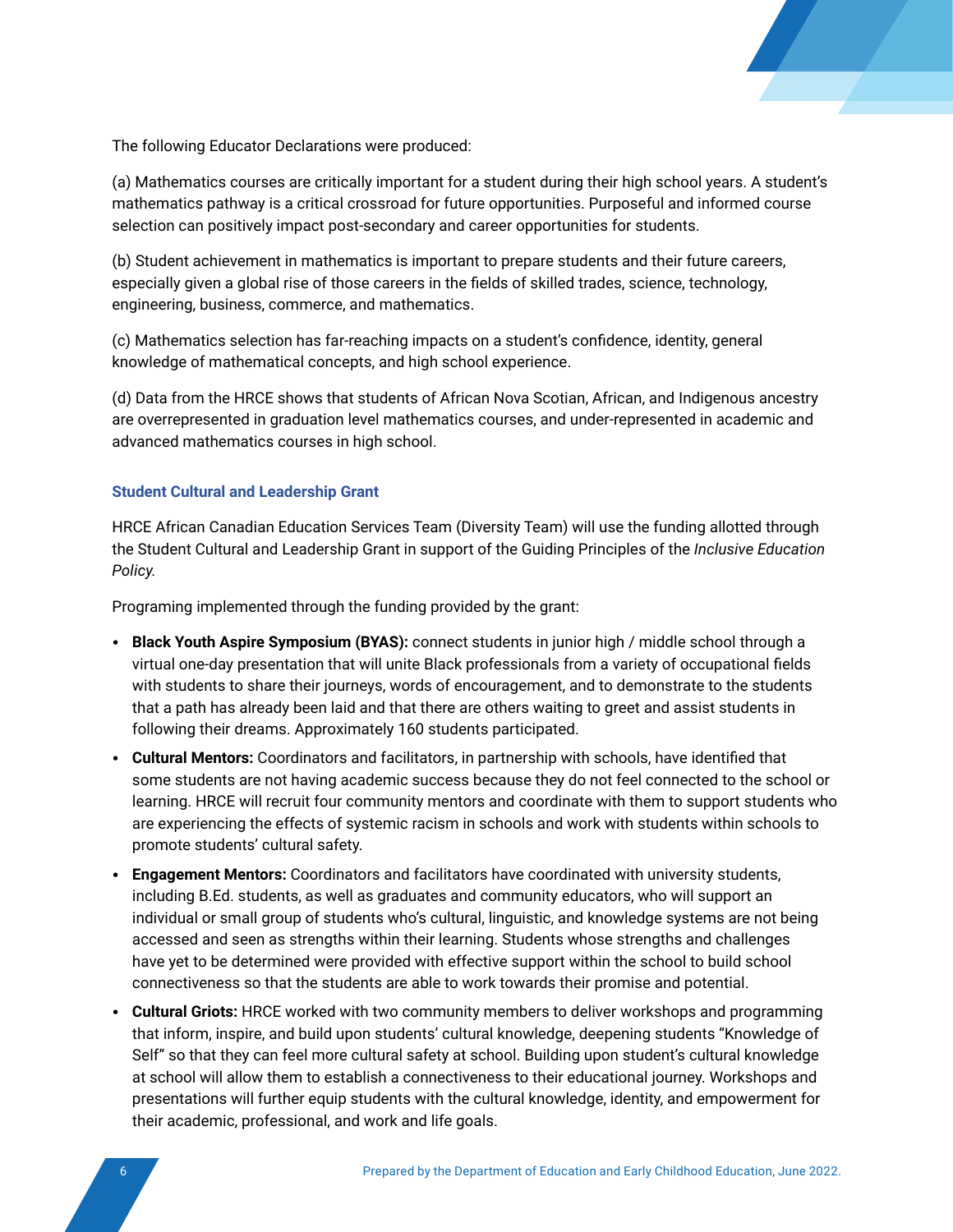- **Africentric Math Cohort:** 2021 marked the graduation of the first Africentic Math Cohort from Auburn Drive High School. The Auburn Drive team have been supporting the implementation of the cohort from the start and will continue to support the cohort's growth within HRCE. In September 2022–23 two additional high schools, Citadel High and Prince Andrew High, will be enrolling their first cohorts. With leadership and support from Karen Hudson, Principal of Auburn High and creator of the Africentric Cohort, and Dr. Tanya Hudson, Associate Professor/Chair of Early Childhood, Elementary, Middle Grades, Reading, and Special Education at Fayetteville Faith University, these two schools have participated in many hours and days of professional development throughout this year, with PD continuing into summer 2022:
	- July 2021: 35 hours / 5 days of PD on Africentric Instruction, Understanding Personal Bias, African Nova Scotian Culture and History, creating a school culture where Black students thrive
	- October–December 2021: PD and conversation with Karen Hudson setting school and classroom environments for the cohort students and their families
	- January–March 2022: Follow-up visits with Karen Hudson working with school leadership/cohort lead teams selecting students
	- February 2022: PD for instructional staff with Dr. Hudson on Africentric Math instruction
	- May 2022: Four-day observation and PD with Dr. Hudson on Africentric Math Instruction
	- July 2022: 35 hours / 5 days continuation of the previous summer PD

### **South Shore Regional Centre for Education**

#### **Tracey Mulder, Regional Coordinator, African Canadian Education Services**

#### **The Power to Read Equity Project**

Led by Regional Coordinator of African Canadian Education Services and the Literacy Coordinator, the Power to Read Equity Project was launched in January 2022 in the SSRCE. The project is an academic and wellness program for African Nova Scotian/Black students in pre-primary to grade 3 and is designed to nurture and inspire students. The goal of the program is to reduce and/or eliminate the reading opportunity gap for African Nova Scotian/Black students, which has been aggravated by the amount of face-to-face class time missed due to the COVID-19 pandemic over the past two years. Through the hard work and family outreach of the SSRCE's Student Support Workers, backpacks of culturally responsive books and other resource materials have been placed in the homes of 29 families in the region. The program is not school based and connecting reading to the home and families is an integral component of the program. Students will continue to receive books to take home or that will be sent directly to their home—and the books are theirs to keep.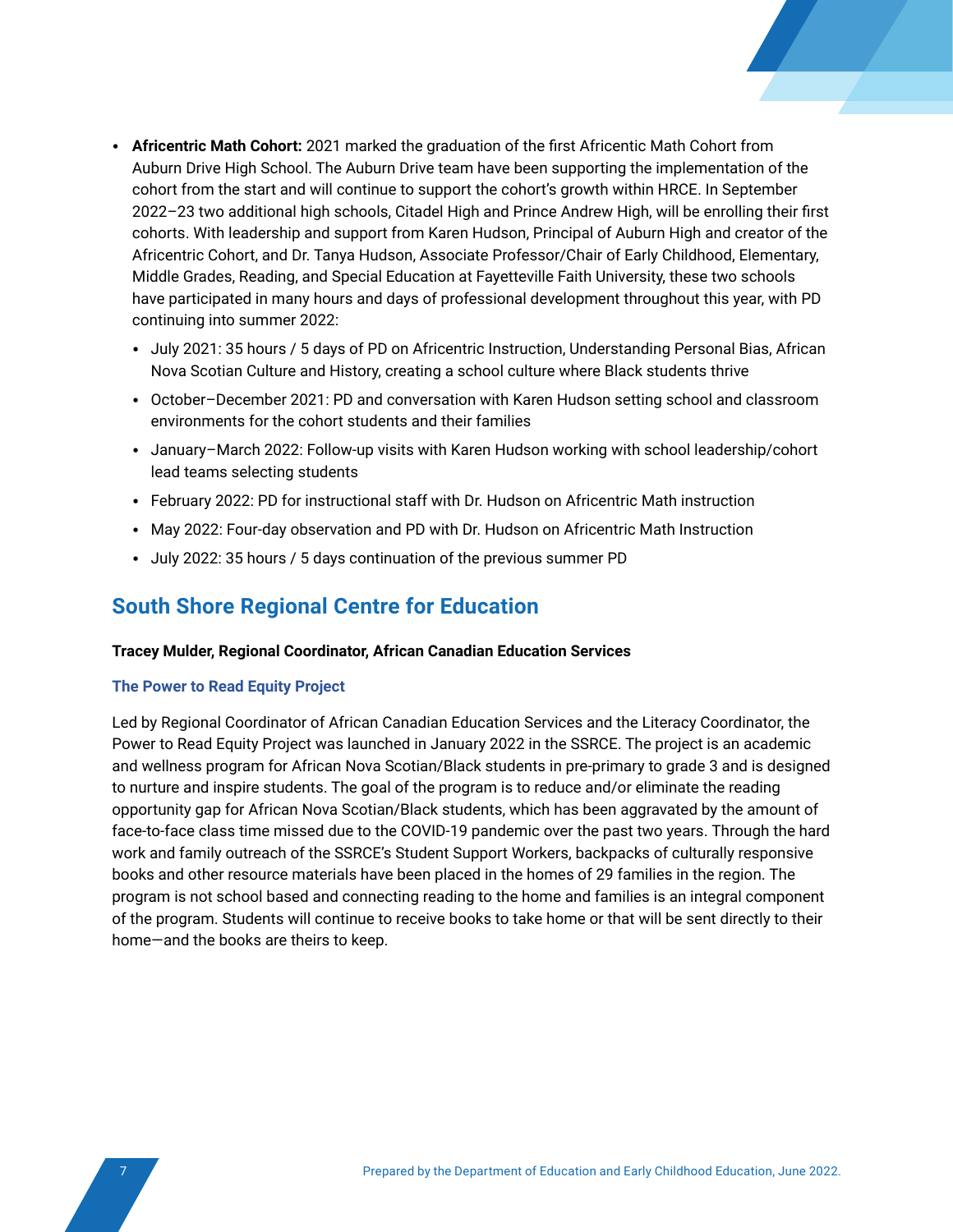

#### **African Drumming**

Started initially as a cultural activity for African Nova Scotian/Black students who are part of Park View Education Centre's culture youth group, Nia Cultural Collective, the African drumming program has evolved to become inclusive of any student at PVEC, and surrounding schools in the region. PVEC provides a space for the students to gather, along with several Student Support Workers and the Coordinator of African Canadian Education Services. A trained drummer instructs and leads the group in learning how to play the African djembe drum. The students, ranging in age from 5 to 17 years old, love to meet weekly to have the opportunity to learn and to share their culture with others in the region in a safe and welcoming space.

### **Strait Regional Centre for Education**

**Kathy Rhodes-Langille, Regional Coordinator, African Canadian Education Services Academic Achievement, Wellness, and Cultural Inspiration**

#### **Racialized Incident Response**

Regional directors and staff, school administrators, parent and guardians, youth and Community Education Committee members collaborate annually to "know and do better" about racialized incident responses in the SRCE.

Community partners collaborate with the SRCE on local and global issues affecting their children, youth, and community.

The SRCE Racialized Incident Response Team has been established to create and improve on the response to act, with clear and concise procedures when incidents occur. The development of this protocol has been a collaborative approach with the Department of Education and Early Childhood Development.

Equitable restorative education is provided for student incidents, in race, culture, human rights, and equity.

#### **Programs / Programming**

Grades 9–12 Anti-Black, Anti-Racism Education sessions have been rolled out across the region and will be fully implemented by 2024. Commencing discussion on the Power to Read Project in partnership with the African Canadian Services Branch.

The African Nova Scotian Math and Literacy Program Grades P-12, in partnership with the African Canadian Services Branch, has been implemented across the SRCE.

#### **Student Activities**

The kickoff for Black Excellence Day will include T-shirts, posters, activities, and draws for classroom resources.

An invitation has been extended to SRCE African Nova Scotian/Black students in middle and high school to attend the Black Youth Aspire Symposium at HRCE.